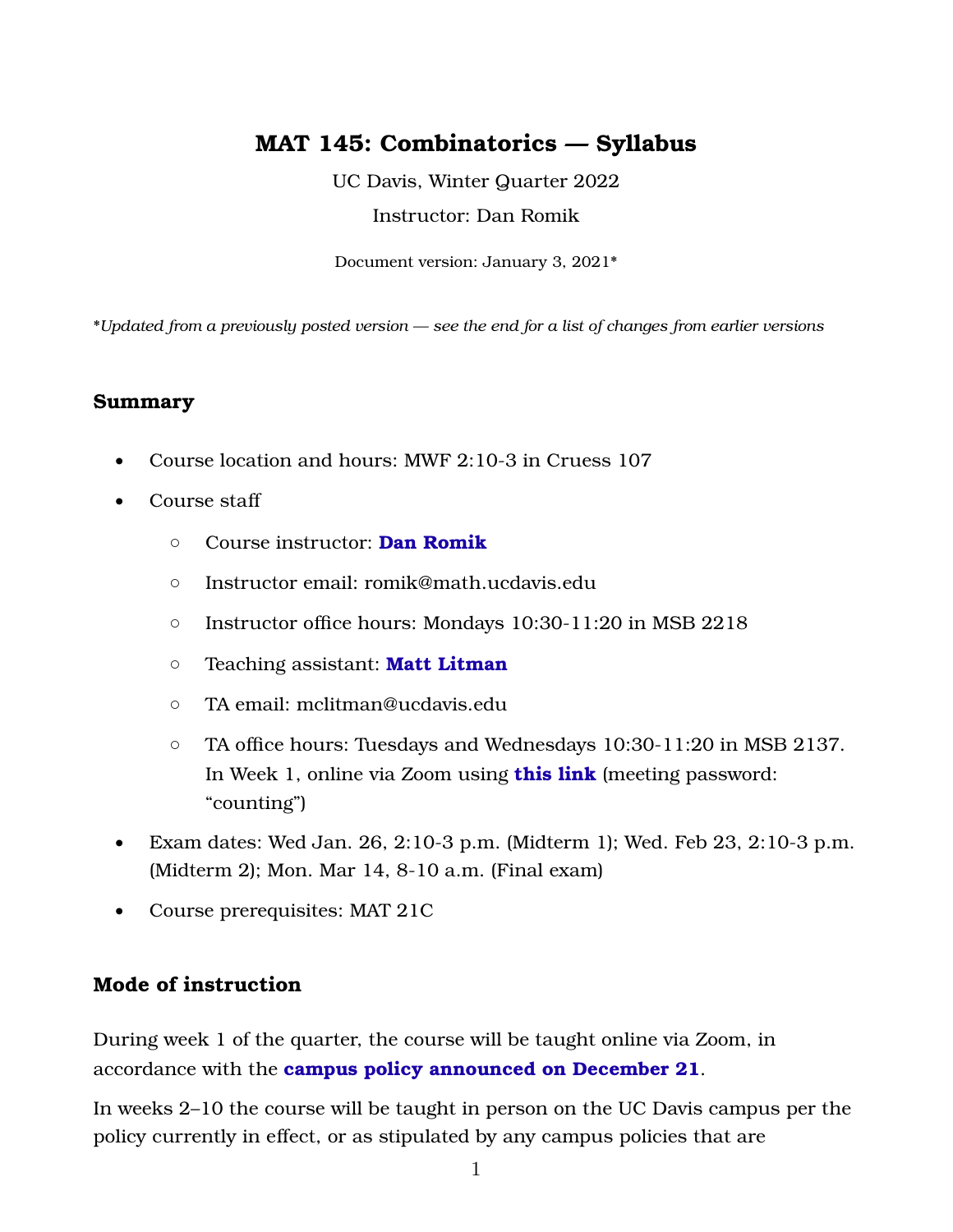applicable during that time.

In the event that campus policies change or the course instructor becomes unable to deliver one or more scheduled lectures in person, lectures may be rescheduled and/or be delivered online via a medium such as Zoom or video recordings.

## **Course textbook**

Discrete Mathematics: Elementary and Beyond, by L. Lovász, J. Pelikán and K. Vesztergombi. Springer, 2003 edition.

Link to download the book from Spring[erLink](https://link.springer.com/book/10.1007/b97469): **SpringerLink** The download is free if done on campus over the UC Davis computer network or through the **[UC](https://www.library.ucdavis.edu/service/connect-from-off-campus/) [Davis](https://www.library.ucdavis.edu/service/connect-from-off-campus/) [library](https://www.library.ucdavis.edu/service/connect-from-off-campus/) [VPN](https://www.library.ucdavis.edu/service/connect-from-off-campus/)**.

Link to purchase the book: **[Amazon](https://www.amazon.com/dp/0387955852/ref=cm_sw_em_r_mt_dp_PDDX6YA4XB48ZRAEMA41?_encoding=UTF8&psc=1) [link](https://www.amazon.com/dp/0387955852/ref=cm_sw_em_r_mt_dp_PDDX6YA4XB48ZRAEMA41?_encoding=UTF8&psc=1)**

## **Course description and learning outcomes**

Combinatorics is the study of fnite, discrete structures, and nowadays plays an increasingly important role in mathematical methods used in computer science, optimization, and other applied areas. It also has important connections and applications to many areas of pure mathematics.

The primary goal of the course is to teach you the fundamentals of the subject. A detailed list of topics is given in the departmental syllabus for the course, **[available](https://www.math.ucdavis.edu/courses/syllabus_detail?cm_id=109) [here](https://www.math.ucdavis.edu/courses/syllabus_detail?cm_id=109)**. The actual list of topics we will cover may vary to a mild extent from this syllabus.

A second main goal of the class is to enrich your knowledge of and familiarity with mathematical proofs, abstract mathematical thinking, and general mathematical culture. You will emerge with a better understanding of what higher-level mathematics is about, and how it is practiced, that goes beyond the usual "mathematics is about solving equations/integrals" common level of (mis)perception.

## **Homework**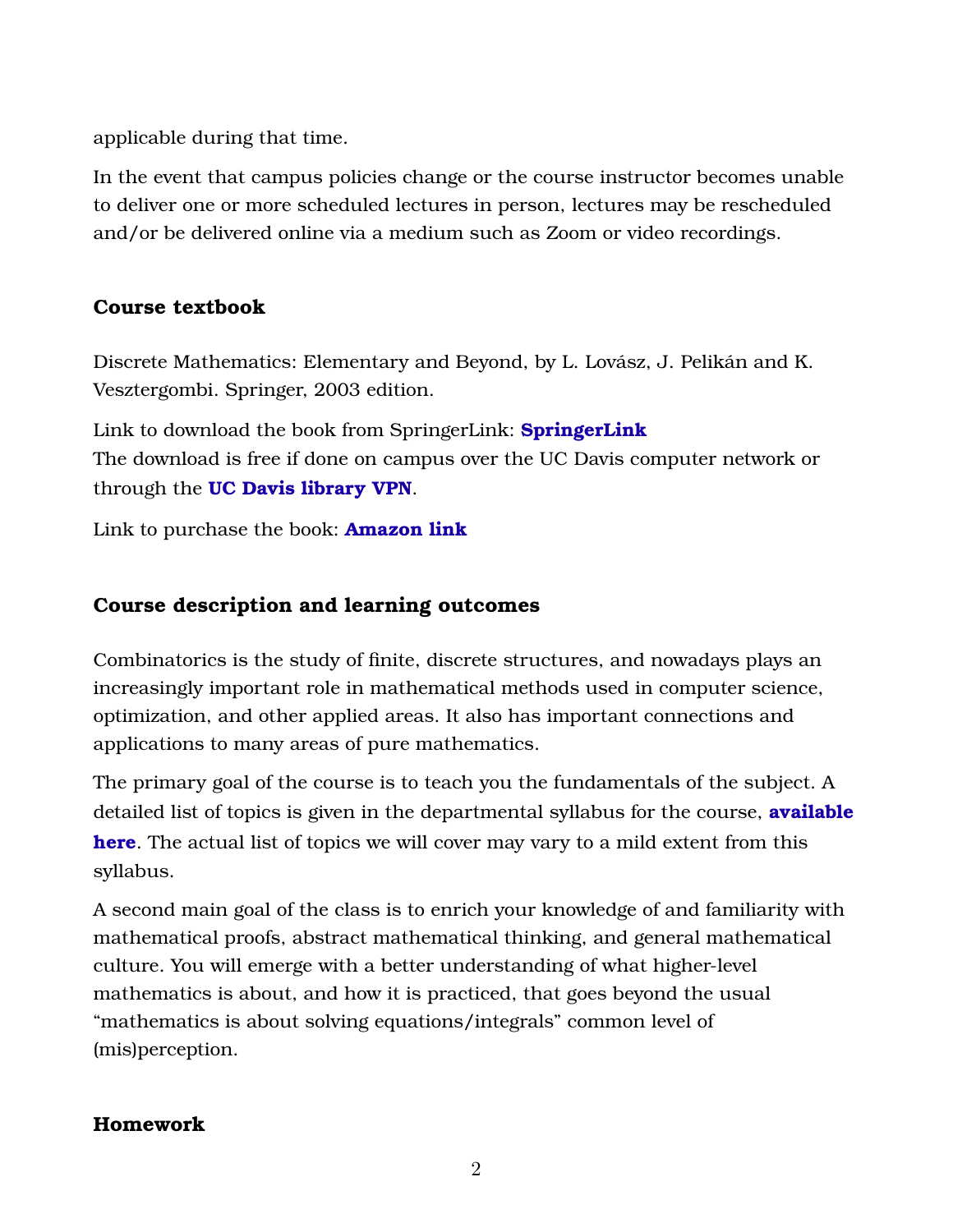Homework will be assigned weekly on each Wednesday during weeks 1–8 of the quarter, and will be due the following Wednesday. In calculating the homework component of your grade, the two lowest assignment grades (which includes any missed assignments) will be dropped.

### **Exams**

There will be two midterm exams and a fnal exam. Midterm exams will be given at the regular lecture time and place on the day of the exam. The fnal exam will be given according to the campus **f[nal](https://registrar.ucdavis.edu/registration/register-for-classes/finals) [exam](https://registrar.ucdavis.edu/registration/register-for-classes/finals) [schedule](https://registrar.ucdavis.edu/registration/register-for-classes/finals)**. The exam dates and times are:

- Midterm 1: Wednesday Jan. 26, 2:10-3 p.m. in Cruess 107
- Midterm 2: Wednesday Feb. 23, 2:10-3 p.m. in Cruess 107
- Final exam: Monday March 14, 8-10 a.m. in Cruess 107

## **Grading policy**

Your fnal grade will be determined based on the weighted average of your diferent grade components (homework, midterm 1, midterm 2, fnal exam), according to the weighting scheme:

| Homework: 30%                         |  |
|---------------------------------------|--|
| Higher of the two midterm grades: 25% |  |
| Lower of the two midterm grades: 15%  |  |
| Final exam: $30\%$                    |  |

The numerical weighted average, represented on a scale of 0-100, will be translated into a fnal letter grade at the end of the quarter, according to the following table of grade cutofs:\*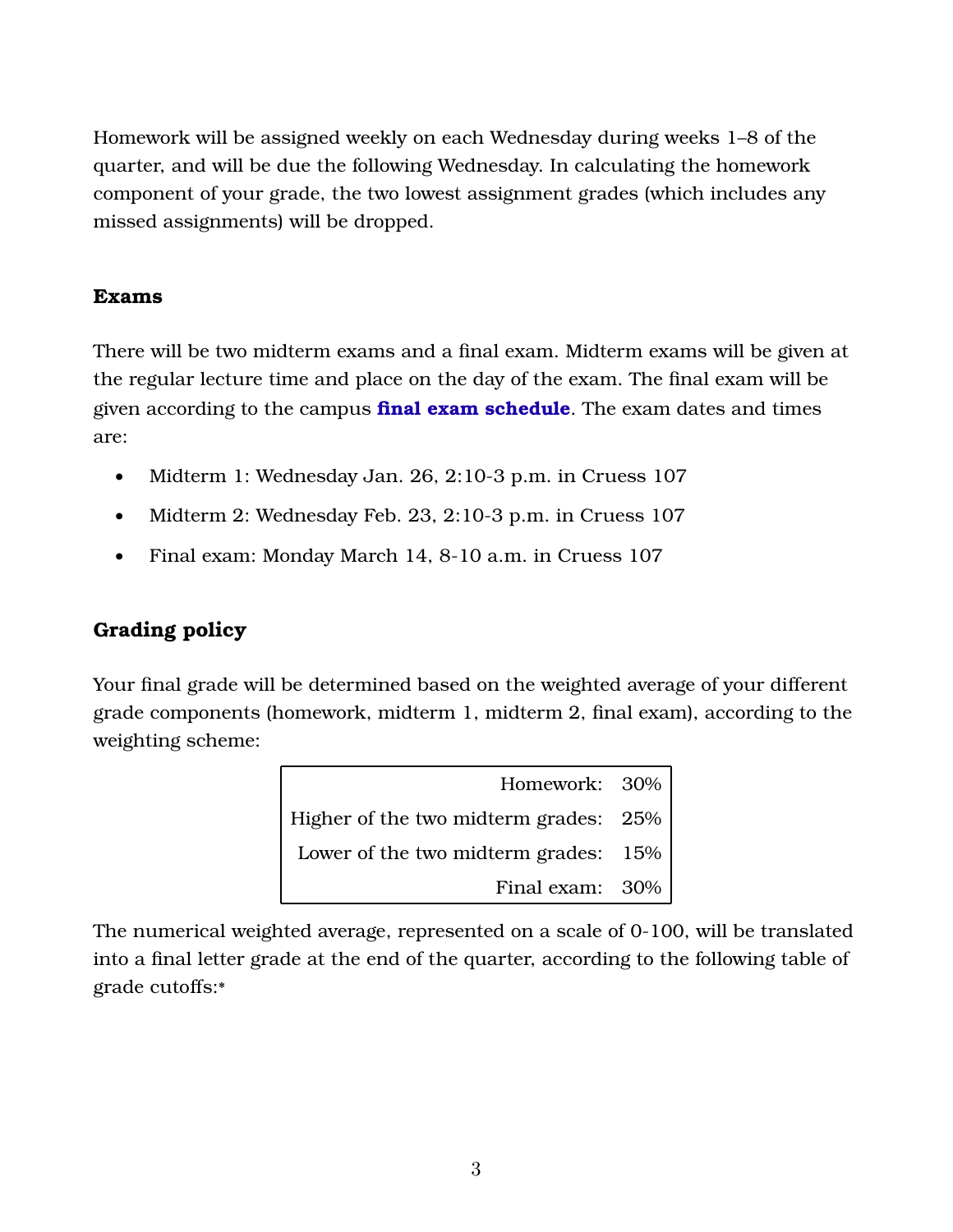| A final numerical average of | will translate to a final letter grade of |
|------------------------------|-------------------------------------------|
| 90-100                       | $A-$ , A or $A+$                          |
| 80-89.999                    | $B-$ , $B$ or $B+$                        |
| 65-79.999                    | $C$ -, $C$ or $C$ +                       |
| 0-64.999                     | F                                         |

**Example.** Assume that a student, Lenny Euler, received the grades 75 and 86 on his midterm, and 94 on the final exam. His average homework score (with the two lowest assignment grades dropped) was 68. Lenny's final numerical score will therefore be

 $(30\% \times 68) + (25\% \times 86) + (15\% \times 75) + (30\% \times 94) = 81.35$ 

Lenny's fnal letter grade will be in the B- to B+ range (probably a B-, since his fnal numerical score falls close to the lower end of this range).

\*A disclaimer: at my discretion, the actual grade cutofs may end up being shifted from the ones described above, but only in the direction that results in fnal letter grades being even higher than the ones listed above. But this most probably won't happen, and you should not count on it happening.

## **Other course policies**

- **Late homework policy:**
	- **Late submission with no penalty.** You are entitled to submit one homework assignment up to 48 hours late. No grade penalty will be applied, and you do not need to explain the reason for the late submission.
	- **Late submission with penalty.** If you already used up your approved penalty-free late submission described above, you are entitled to submit one additional homework assignment up to 48 hours late, accompanied by an explanation of the reason why you failed to meet the deadline (and any relevant documentation). A grade penalty of 0-50% will be applied. The precise penalty will depend on the reason and on how late your submission was.
	- Other than these exceptions, no late submissions will be accepted or